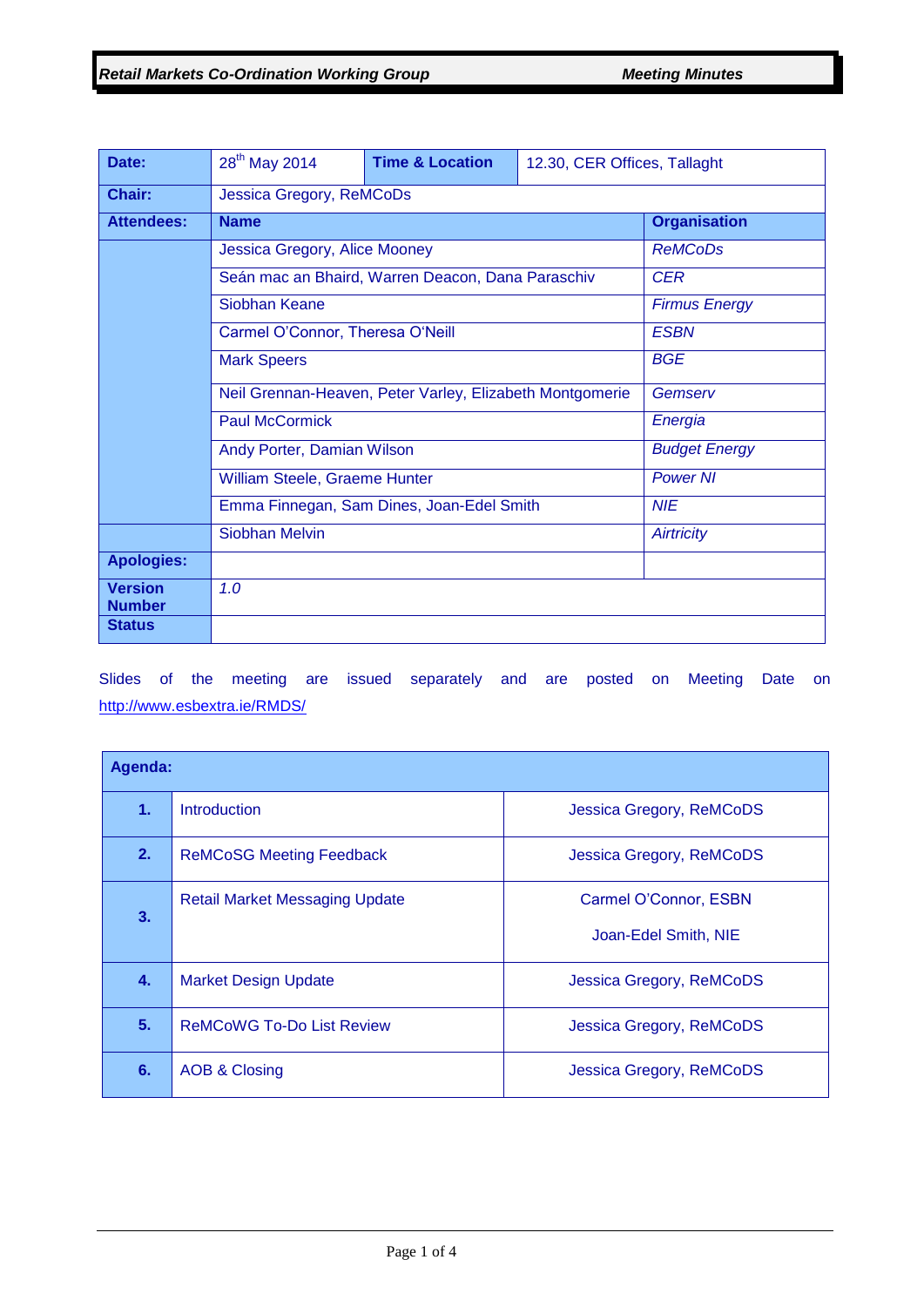# **1. Introduction**

Minutes from ReMCoWG Meeting – 26 March 2014

### **Approved.**

### **2. ReMCoSG Meeting Feedback**

No ReMCoSG Meeting has taken place since the last ReMCoWG meeting. The next scheduled SG Meeting is 11th June 2014 after which updates will be provided at the next ReMCoWG

### **3. Retail Market Messaging Update**

C O'Connor presented the Retail Market Messaging Update.

#### **Current Issues**

No operational issues have arisen since the last meeting. C O'Connor gave an update on the Digital Certs programme. She informed the group that unexplained errors had arisen during Capita's testing. The errors have been forwarded to TIBCO. ESBN, NIE and Capita await a response from them. The programme is postponed until an understanding of whether the errors were due to the underlying structure of the HUB or something unrelated. The current stance is that due to the errors identified, the risk of updating the certs was seen as too great to the overall stability of the messaging infrastructure and therefore the delivery to production was not approved at this stage.

S Melvin asked whether there is any risk in continuing with the Test Certs. C O'Connor replied that currently all Suppliers use a single Cert as this is a way of tracking messages, and that no issues have arisen to date. P McCormick enquired whether the current Digital Certs were expiring, and C O'Connor replied that she will check if that is the case and revert back to the group.

# **New Action: Digital Certs - ESBN to check whether Digital Certs are due to expire soon and implications to roll out of digital certs programme if they are.**

#### **Supplier Issues**

There have been a number of supplier connectivity issues over the last few months, some of which would have caused a marked slowdown in the hub for all Suppliers prior to the contingency update in December. It therefore appears that the Contingency is working well. S mac an Bhaird commented on the relevance of housekeeping and regular TIBCO maintenance by all Market Participants as a preventative mechanism for system issues. C O'Connor supported this comment.

#### **Future Plans**

C O'Connor outlined the future plans. Regarding the selection of a System Implementer. An agreement has almost been reached with IBM. If all goes to plan, IBM should be on board by the end of next week. After appointment, The SI will have an eight-week window to perform scope, design and costing on three options. By mid- to late-August, regulatory approval will be sought for the chosen option.

S Melvin asked who would be funding the overall project. C O'Connor replied that this would be discussed as part of the regulatory approval process. S Melvin added that the NI Supplier Forum had agreed that the Customer should not have to pay for the redesign or changes to the Messaging infrastructure as they had already paid for it during the initial delivery. C O'Connor indicated that the preferred solution, pending the scope and design, was to make the system Smart ready. This would be a challenge, because it would also involve the Business Connect and Business Works upgrades. S mac an Bhaird stated that the Steering Group would be made aware of the above concern raised in connection with who pays for the redesign/optimisation of the TIBCO solution. P McCormick enquired whether there will be a progress update at the next ReMCoWG. C O' Connor replied that there will not be an update until the ReMCoWG in September as details will only be finalised in August.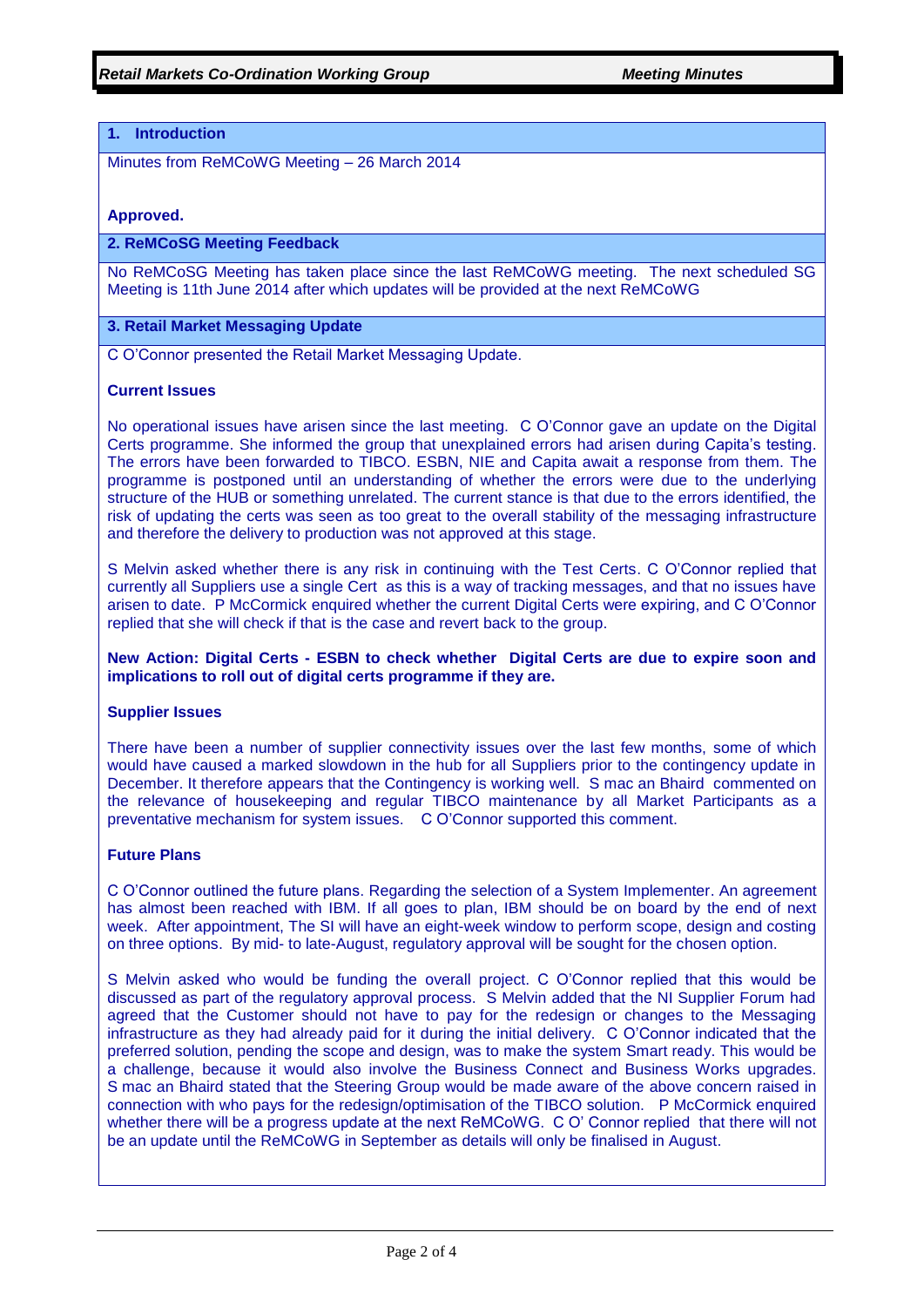# **4. Market Design Update**

J Gregory and JE Smith presented the Market Design Update.

#### **DR 1149 – Request that Suppliers ensure that they submit only one active CoLE 016MM for an MPRN**

This DR updates the Market Process Documentation to add a rule stating that Suppliers should not send in multiple 016 MMs with the same effective date until they have either received a confirmation 016MM or a rejection message.

#### **Approved as RoI Specific.**

# **DR 1150 - Change the method of providing DUoS Billing Information from posted CD to the Secure File Transfer System**

Currently DUoS billing information is transferred to all Suppliers via an encrypted CD transferred to all Suppliers by post. This DR aims to change this to a Secure File Transfer mechanism.

#### **Approved as RoI Specific.**

# **DR 1141**

This DR was raised by ESBN and classified Jurisdiction Specific for both RoI and NI. It aims to address the defect where an unregistered Supplier can send a 260MM and the message is accepted and not rejected. The response message (261MM) is sent to the registered Supplier causing a deviation from market design and rules. The 260, according to standard market design rules, should be rejected as is not being sent by registered supplier. CDA NIE has conducted an impact assessment, and their proposed fix is to send back a 261 MM to the non registered Supplier. The Market Message Guides currently state that the 261 MM can only be sent back to the registered Supplier. The Guides will be updated to indicate that the 261 will be sent back to the unregistered supplier under these circumstances. This proposed solution will be presented to the CDA at the next meeting.

C O'Connor indicated that ESBN was under no obligation to follow the same solution as NI, and that whereas the same error was arising in both systems, the two jurisdictions could potentially develop completely different solutions. S Melvin expressed approval for adopting the same solution in RoI, unless it proved very costly. S mac an Bhaird said that not all processes are harmonised, and that the two markets are completely separate.

C O'Connor stated that there was no objection to examining the issue, but that the non-registered Suppliers who were sending the MM were doing so for a reason and that it was unclear whether a workaround exists. M Speers agreed that the same solution should be used for RoI as is being implemented in NI. S mac an Bhaird suggested that ESBN would consider whether or not the option was suitable, and that that would be discussed further at the IGG, given that it is jurisdiction specific. J Gregory added that as the issue was schema impacting, a similar solution would have to be considered because of the co-ordinated schema and baseline. The difference with this DR is that the defect presents in a similar way in both jurisdictions and although it affects a market message, it is not schema impacting, therefore a common approach is not mandatory. It raised the question of harmonisation as an ongoing consideration in design decisions for similar issues in both jurisdictions.

## **Updates and Outages**

J Gregory reported that the RMDS website went live on  $1<sup>st</sup>$  May 2014. The Calendar holds all ROI forums as well as some NI forums.

Notification of a full market outage for NI and RoI on 15 June will issue by email to all market participants. The outage is taking place so that TIBCO can accommodate a new Market Participant. An outage would not be required if a Market Participant was active in one jurisdiction and sought entry to the other jurisdiction. It would not be required for any Market Participant who did not require an